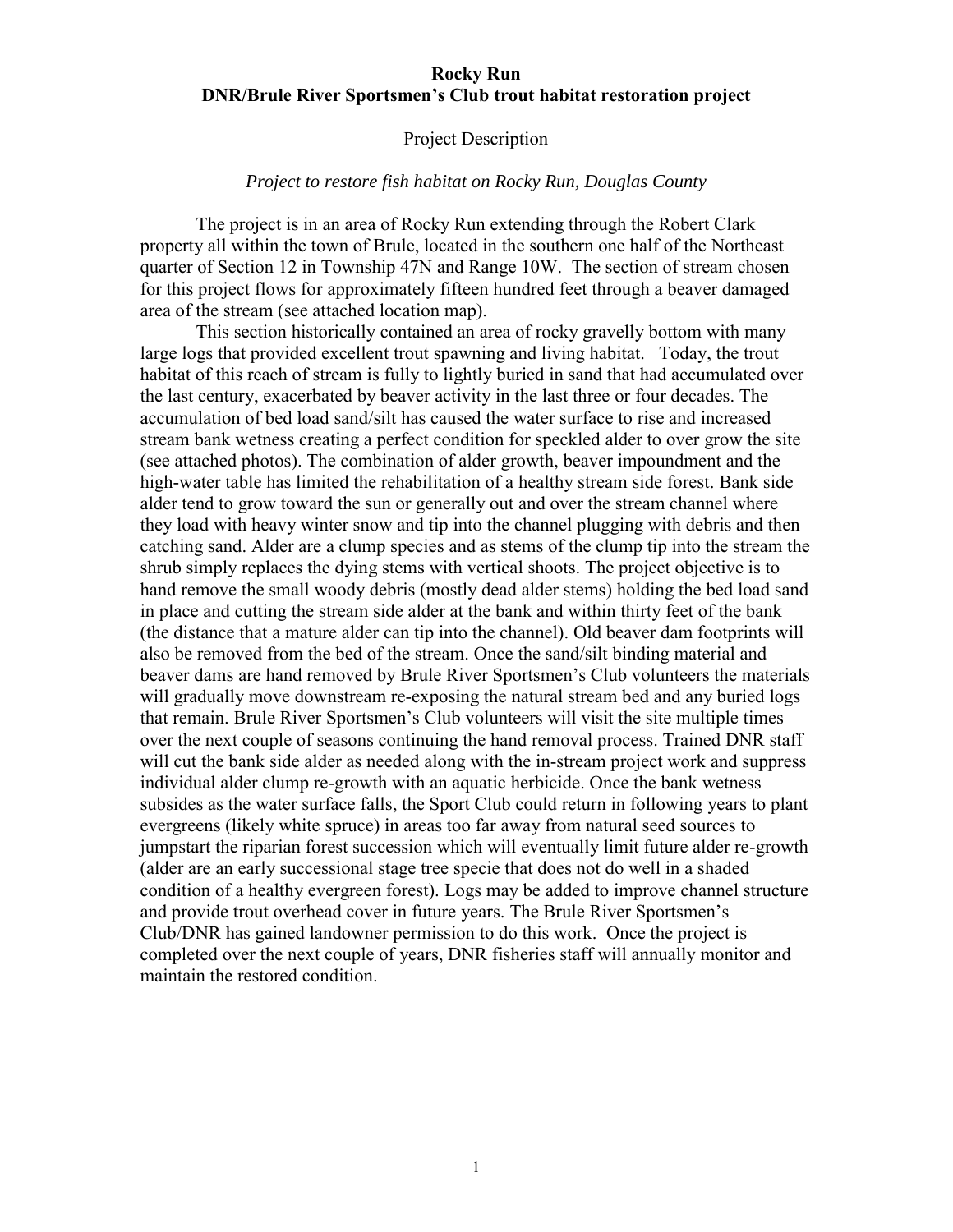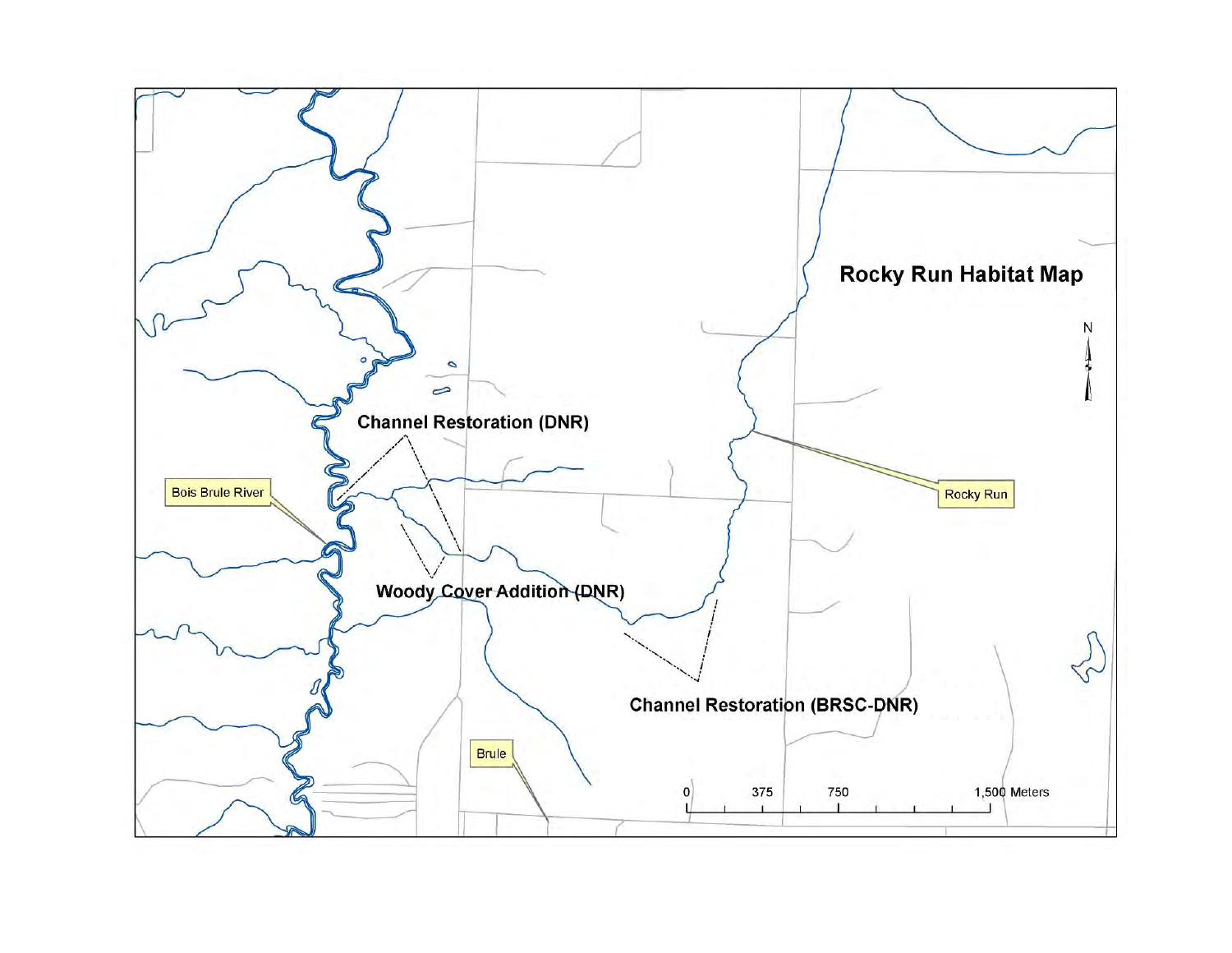

**Figure 1 Map of Rocky Run Habitat Improvement Project**



**Figure 2 Rocky Run sand buried reach with old beaver dam footprint**